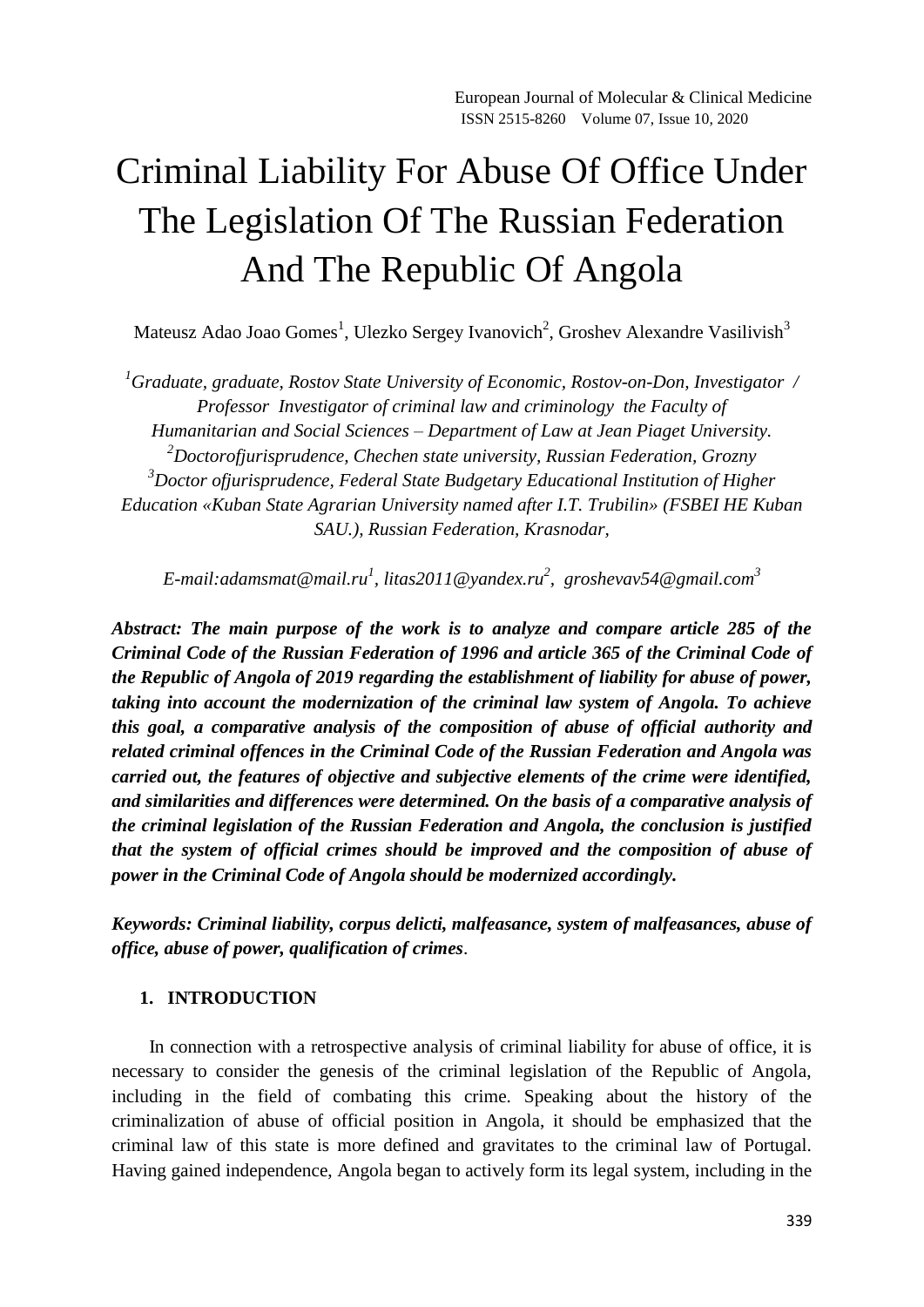field of the fight against crime. However, until the end of the XIX century. responsibility for official and other crimes in Angola was regulated by the criminal law inherited from Portugal, in particular, the Portuguese Criminal Code of 1886, which was the basis for the subsequent reform of the criminal law of Angola. These reforms, however, were not sufficient to close the gap between the General and Special parts of the 1886 Criminal Code in the current social, economic and a political context that clearly demonstrates to society how complex modern crime and measures to combat it have become.

 After independence, about two dozen legal acts were published in Angola, most of which concerned the Special Part of the Criminal Code. However, the Criminal Code, acting in the territory of Angola, remained basically the same, both in terms of its dogmatic characterization and formal structure, and philosophy. Therefore, the rights of citizens and the social interests of society, for a long time protected by the Code of 1886, do not fully coincide with the interests that today should be protected from criminals, especially in the fight against official crime. The radical review of the previous criminal law and the development on this basis of a new, in fact, the national Criminal Code of Angola, was justified, first of all, by the archaic and outdated dogma of this legal act.

 For this reason, a new, truly Angolan Penal Code was adopted in Angola in 2019, which is called upon to play an important role in advancing to a democratic rule of law after 133 years of operation of the Code, inherited from Porgugal criminal law in force in colonial times. This modern regulatory act, which includes 475 articles, protects the guarantees and fundamental rights of Angolans in the most important aspects of society. In Angolan legal doctrine, the adoption of the new Criminal Code is perceived as a historic event of great political significance for the legal system of  $Angola<sup>3</sup>$  A feature of the new Criminal Code of Angola is that it is based on new principles and social values, which have led to a more progressive system of norms and institutions, as close as possible to the classical principles of criminal law. This makes it possible to determine the main directions and prospects for further improving the system of the General and Special Parts of the Criminal Code of Angola, based on the advanced experience in the development of the classical school of criminal law, and in particular, criminal law of Russia.The Criminal Code of Angola of January 23, 2019, according to its system, is divided into General and Special Parts, containing 475 articles (Book I and II). Unlike the Criminal Code of the Russian Federation, when constructing the General and Special parts of this code, a four-level structuring was adopted.

Normative material (sections, chapters, sections, articles). The general part consists of seven sections, including 17 chapters and 16 general sections: 1) criminal law; 2) a punishable fact  $(\text{act})$ ; 3) legal consequences of the fact  $(\text{act})$ ; 4)

private complaint and accusation; 5) termination of criminal liability; 6) compensation for damage: 7) misconduct. The special part consists of 9 sections, containing 30 chapters and 23 general sections. At the beginning, it contains norms on crimes that infringe on public interests: against people; families; public trust; collective security; states; peace and the international community (sections I - VI); then on crimes against private - public and private interests: inheritance and property rights; computer crimes; consumers and the market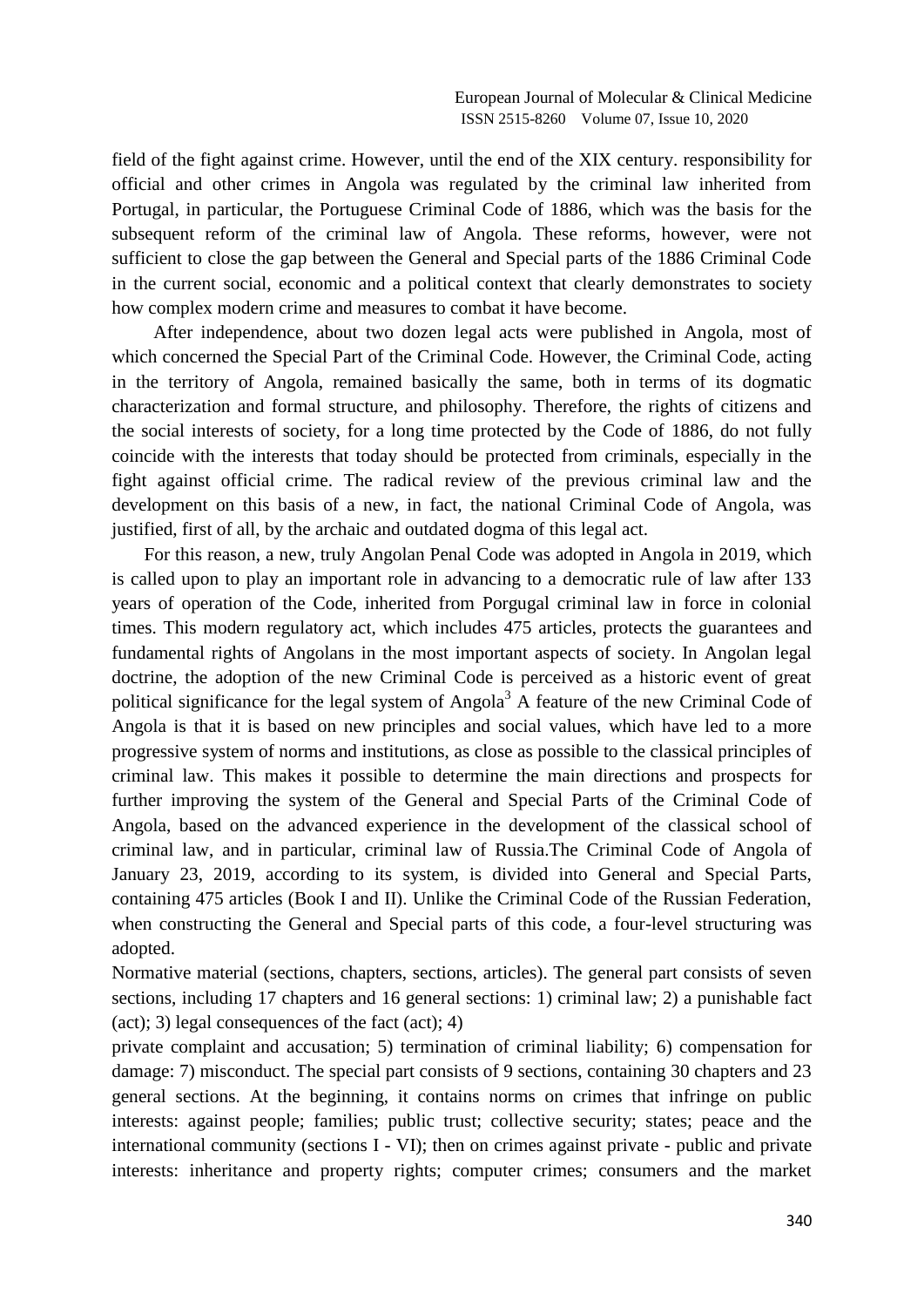(sections VII -IX). Accordingly, malfeasance in the Criminal Code of Angola in 2019 are combined under Ch. IV "Crimes related to the performance of public functions and to the detriment of public functions." The central place in the system of malfeasance in the Angolan Criminal Code is the abuse of official powers (Art.365), and along with the general composition of abuse of power (Art.376), the Angolan Criminal Code of 2018 contains a wide range of special rules (Art.359, 364-375 ), providing for liability for special types of malfeasance. In connection with the updating of the criminal legislation of Angola, it seems necessary to conduct a comparative analysis of the signs of abuse of office in the Criminal Code of Angola and the Criminal Code of other countries of the continental system of law, in particular, the Russian Federation, in order to use the positive experience of countering these crimes. For Russia, this comparison is very useful in the aspect of a prospective update of the RF Criminal Code, adopted in 1996, including in terms of improving the institution of responsibility for official abuse.

## **2. LITERATURE REVIEW (RESEARCH BACKGROUND)**

The problem of criminal liability for malfeasance, including abuse of office, has attracted and continues to attract the attention of many researchers, including leading representatives of modern criminal law science (V.N.Borkov, B.V. Volzhenkin, N.A. Egorova, N.A. Lopashenko, A.G. Bezverkhov, A.V. Naumov, P.S. Yani, etc. In recent years, the development of criminal-legal aspects of abuse of office has been carried out in dissertation research by such authors as: A.M. Minkova (Criminal liability for abuse of power in commercial and other organizations. Rostov-on-Don, 2001); A.S.Strenin (Qualification of abuse of office. M., 2003); O.O. Kravchenko (Abuse official powers: criminal law characteristics and prevention. Vladivostok, 2004); M.I.

Revyakin (Criminal-legal and criminological measures to counteract crimes committed by officials. Rostov-on-Don, 2004); S.P. Slav (Responsibility for abuse of office (based on materials from Transnistria). M. 2004); S.V. Izosimov (Theoretical and applied analysis of service crimes committed in commercial and other organizations: Criminal law and criminological aspects); AND I. Asnis (Criminal liability for official crimes in Russia: problems of legislative consolidation and enforcement. M., 2005); T.B. Basova (Criminal liability for malfeasance: problems of lawmaking and law enforcement in the context of the administrative reform of the Russian Federation. Vladivostok, 2005); E.A. Nesterov (Abuse of official powers under the criminal legislation of Russia. M., 2005); HELL. Suleimanova (Abuse of powers in Russian criminal law: problems of qualification and legislative regulation. Kazan, 2005); S.V. Avdeev (Abuse of official powers: criminal - legal and criminological aspects. M., 2006); O. A. Plekhova (Criminal liability for abuse and abuse of office. Rostov-on-Don, 2006); V.A. Goncharov (Abuse of official powers: legislative and law enforcement aspects. Rostov-on-Don, 2007); Yu.N. Rumyantseva (Abuse of office in Russia and France (comparative legal study), Irkutsk, 2018). At the same time, the latest changes in the criminal legislation of both the Russian Federation and the Republic of Angola require new efforts in the direction of analyzing the legal signs of the abuse of office. In modern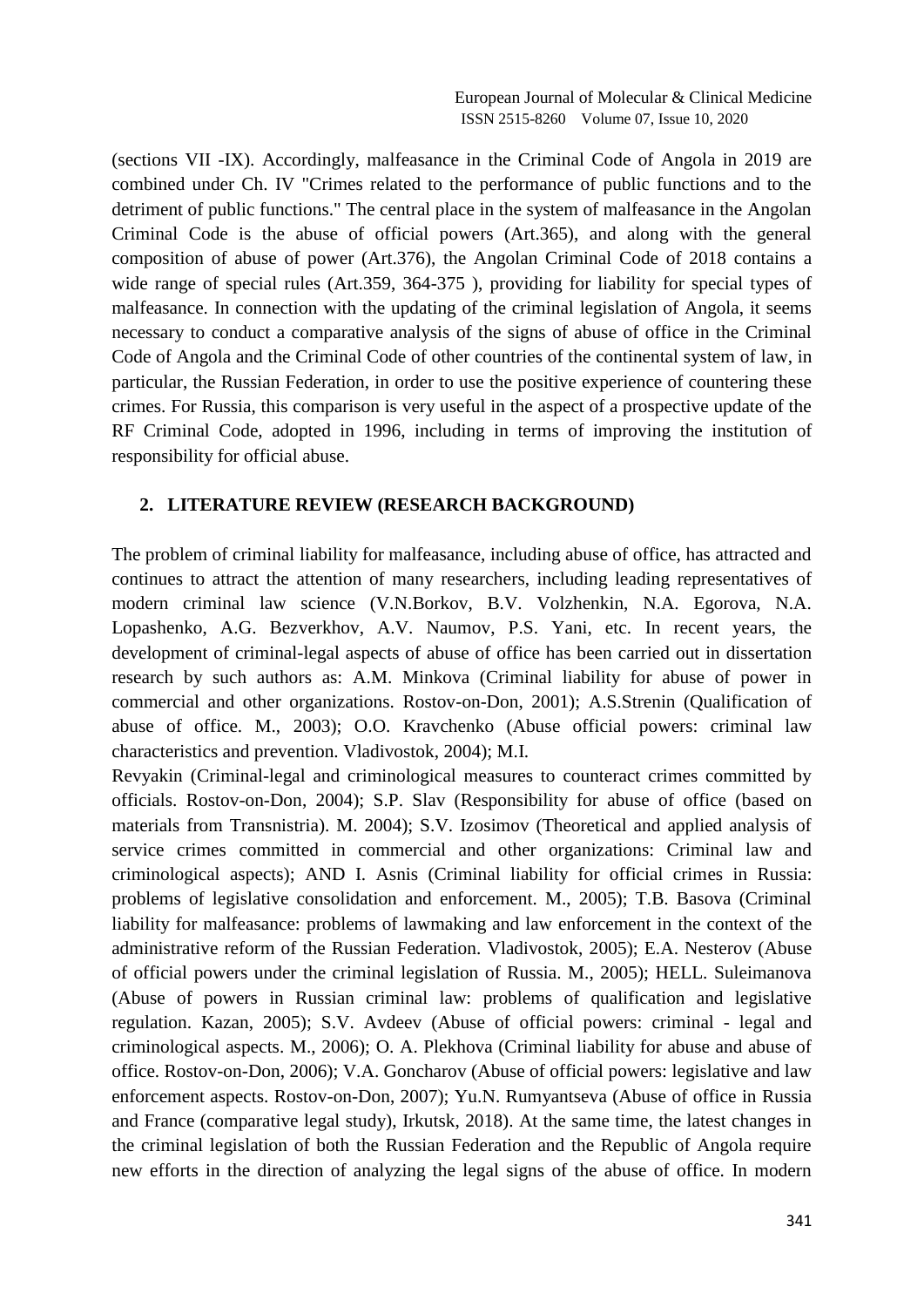criminal law science, unresolved issues remain concerning the consolidation of the definition of an official in the law, as well as the signs of the objective and subjective side of the composition of abuse of official powers, as well as the differentiation of responsibility for this crime. Based on the peculiarities of the criminal legislation of the Russian Federation and Angola, and taking into account the adoption of the new Criminal Code of Angola in 2019, we aim to conduct a comparative analysis of Art. 285 of the Criminal Code of the Russian Federation 1996 and Art. 365 of the Criminal Code of Angola in 2019 regarding the establishment of liability for abuse of office.

### **3. METHODOLOGY (METHODS)**

The methodological basis of this research is the general philosophical (dialectical) method of cognition, which allows to reveal the studied phenomena in their interrelation, mutual influence and development. Also, general scientific and private scientific methods of cognition were used, such as: analysis and synthesis, induction and deduction, analogy, generalization, abstraction, systemic - structural, legal modeling; historical-legal, formallogical (legal), criminal-statistical, comparative-legal (comparative), sociological. Analysis and synthesis made it possible to identify the prerequisites and a typical model for the criminalization of abuse of office; induction and deduction made it possible to substantiate the proposals put forward in the course of the study to improve the criminal law of Angola on responsibility for this crime; methods of analogy, generalization and abstraction were used to determine the content of the studied category of crime, taking into account the characteristics of the objective and subjective elements of its composition; the system-structural method, which is an integral part of the systematic approach, provided a comprehensive study of the object in the system of malfeasance as an institution of the Special Part of the Criminal Code of the Russian Federation and Angola in interconnection with public relations subject to criminal law protection through the effective implementation of the Criminal Code norms that form it; the method of legal modeling made it possible to design and substantiate the most effective model for the criminalization of abuse of office in the Criminal Code of Angola.

 The main private scientific method of achieving this goal is a comparative analysis of the composition of the abuse of official powers and related concepts (abuse of power, etc.) in the Criminal Code of the Russian Federation and Angola, which makes it possible to reveal the content of the criminal phenomenon in question through the prism of national peculiarities of legal regulation and the differences between the respective legal systems. ... The historical and legal method was used to analyze the evolution of the criminal law on liability for abuse of office and identify its main stages (periodization). The formal-logical (legal) method contributed to the identification and solution of problems related to legal thinking and the effective application of the criminal law on responsibility for the crime in question. The criminally - statistical method made it possible to reveal the statistical characteristics of abuse of office, which largely determines the social conditionality of the criminal - legal prohibition of this crime. The sociological method (survey, content analysis,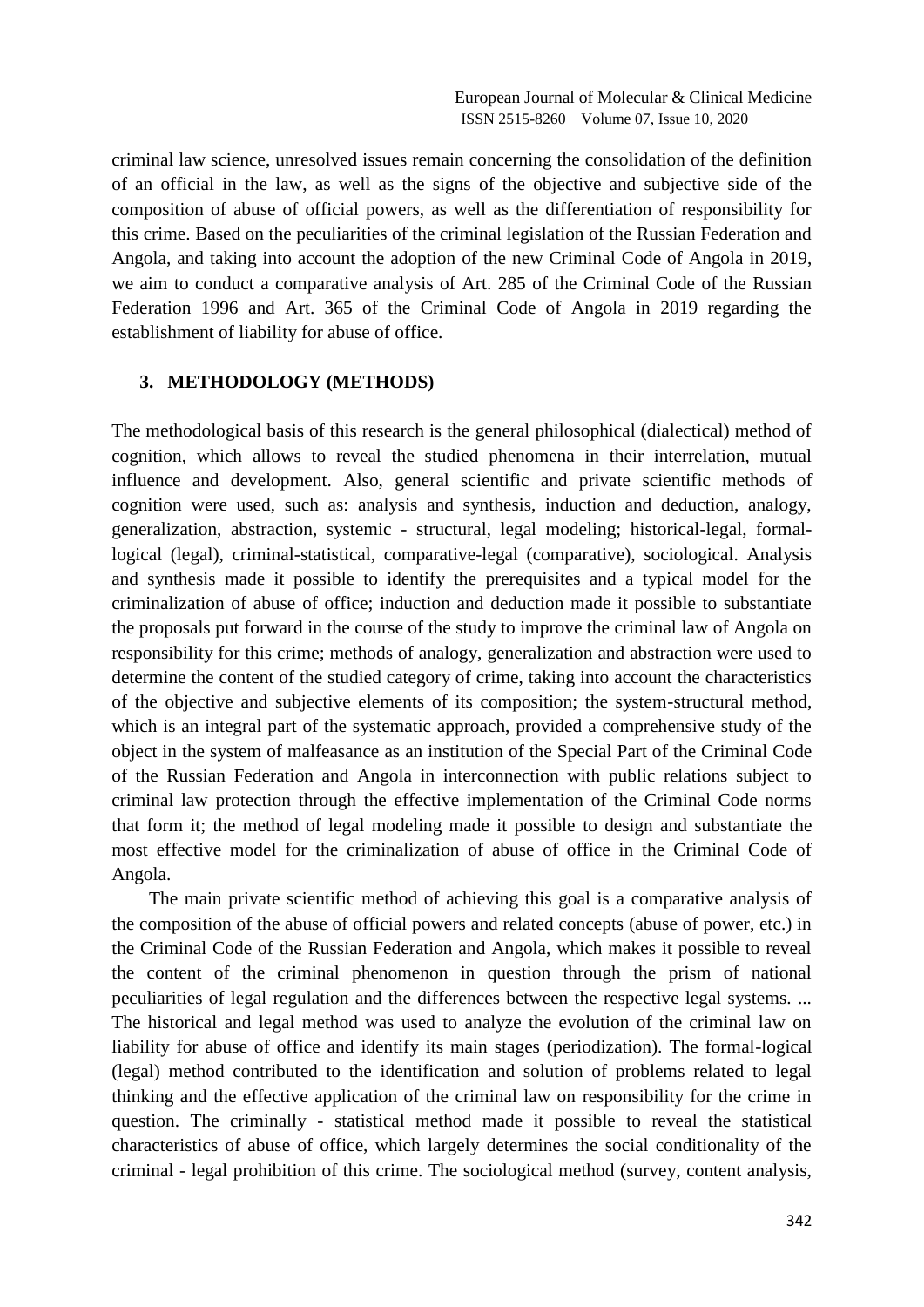study of documents) made it possible to identify the presence of problem situations in the sphere of the criminal law prohibition of official abuse and to determine ways to further improve the criminal legislation of Angola on liability for malfeasance.

 Thus, all of the above methods allow: a) to study the historical genesis of the formation of the institution of criminal liability for abuse of office in Angola; b) investigate the social conditioning of the criminalization of abuse of office in the Russian Federation and Angola; c) identify some problematic situations in the interpretation and application of the criminal law of the Russian Federation and Angola on responsibility for this crime, directly affecting its effectiveness, and argue the ways and ways of eliminating them; d) form and substantiate the optimal model for the criminalization of abuse of office in the Criminal Code of Angola.

#### **4. RESULTS**

A comparative analysis of the signs of abuse of office in the Criminal Code of the Russian Federation and the Criminal Code of Angola gives grounds for the following conclusions:

- the criminal laws of these states provide for liability for abuse of office in independent norms (Art. 265 of the Criminal Code of Angola and Art. 285 of the Criminal Code of the Russian Federation);

- the system of compulsory (criminally-forming) signs of the indicated offenses is significantly different: in the Criminal Code of Angola, the category "high value" of misused money or other movable property, as well as public funds, is decisive; in the Criminal Code of the Russian Federation - "a significant violation of the rights and legitimate interests of citizens or organizations or the interests of society or the state protected by law" or "grave consequences", as well as a special motive - "selfish or other personal interest";

- if the differentiation of criminal liability in Art. 285 of the Criminal Code of the Russian Federation is of a traditional nature and is expressed in the allocation of the main (part 1), qualified (part 2) and especially qualified (part 3) corpus delicti, then in Art. 365 of the Criminal Code of Angola, differentiation of responsibility for the crime in question is carried out by distinguishing two separate elements of the crime ("misuse of money or other property that does not belong to a civil servant, which is at his disposal or available for the performance of his official duties" (part 1) and "inappropriate the use of public funds in the public sector without sufficient justification "(part 2);

- a disadvantage should be recognized as the union within the framework of one norm of the Criminal Code of Angola of different offenses, and in Part 1 of Art. 365 contains a composition with a greater public danger than in part 2 of the same norm;

- in contrast to the Criminal Code of the Russian Federation, the criminal law of Angola identifies a special composition of abuse - "official theft" (Article 364 of the Criminal Code of Angola).

On the basis of the above conclusions, we can formulate proposals aimed at optimizing both the criminal legislation of the Russian Federation and Angola. First of all, it is necessary to differentiate criminal liability in the Criminal Code of Angola, depending on the severity of the consequences resulting from the abuse of office. In addition, it is also advisable to carry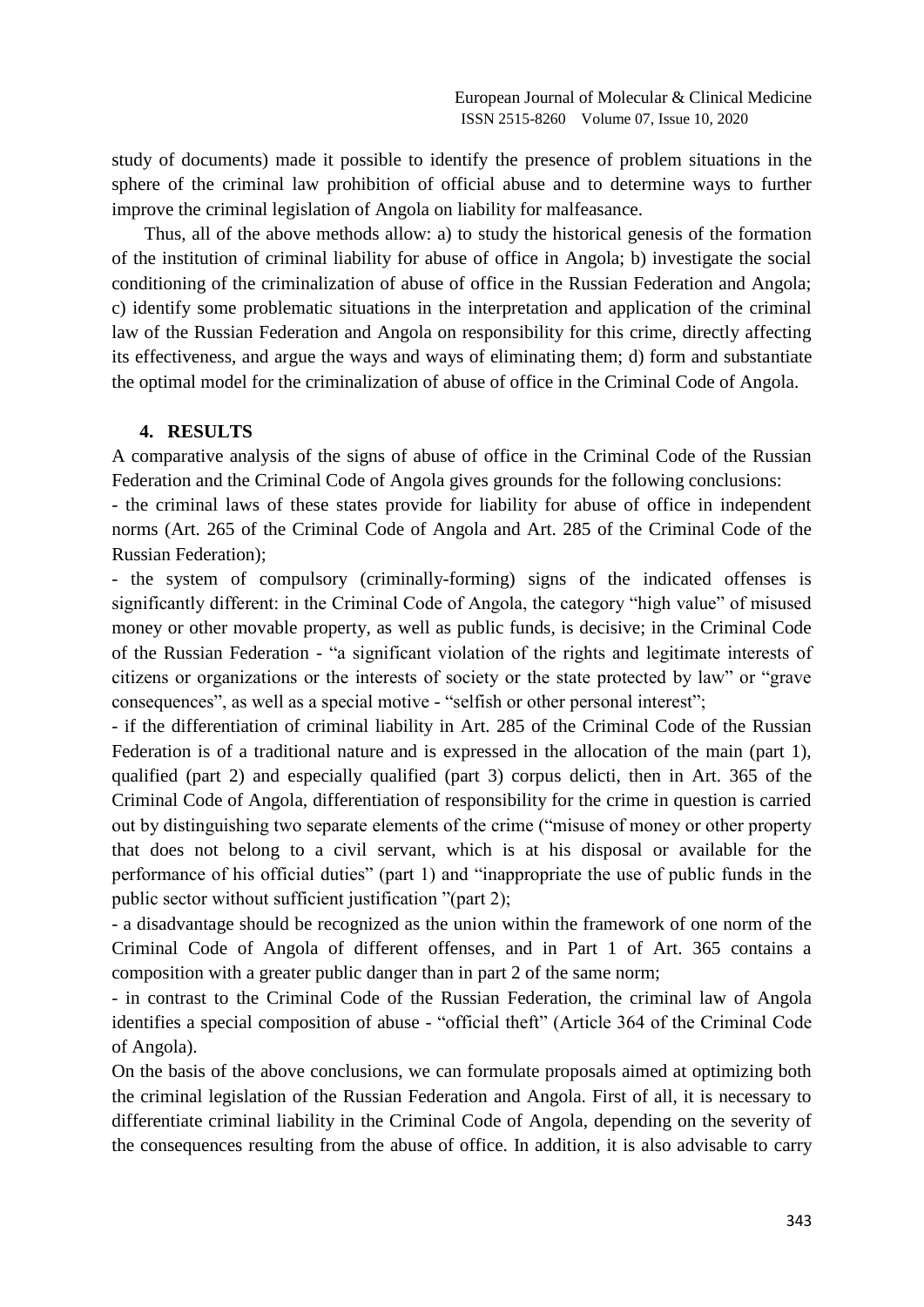out the construction of Art. 365 of the Criminal Code of Angola on the principle of from a less socially dangerous act to a more socially dangerous one.

Meanwhile, the experience of criminalizing official abuse in Angola can be useful for improving the provisions of the Russian criminal law. In particular, it is noteworthy that such a variety of official abuse as unlawful gaining of advantage (Article 359) and official theft (Article 364), as well as the establishment of a minimum cost boundary for the public danger of this crime, which makes it possible to clearly distinguish it from an official misconduct ( part 3 of article 365 of the Criminal Code of Angola).

#### **5. DISCUSSION**

\_\_\_\_\_\_\_\_\_\_\_\_\_\_\_\_\_

 In 2019, according to the Corruption Perceptions Index, Angola ranks 146 out of 180 and scored 26 points (Russia, according to the same rating, took 137 place - 28 points)<sup>1</sup>. In terms of common crime, Angola ranks  $168th$  out of  $207$  countries<sup>2</sup>. According to unofficial data, the volume of illegal payments to government officials in Angola from commercial organizations is  $51.53\%$  (of the total number of companies)<sup>3</sup>. The prevalence of manifestations of corruption, their detrimental impact on both the domestic and foreign policy environment, the economic situation in Angola, necessitate the criminalization of various manifestations of corruption, including abuse of office as its main form. In Angola, there is a very negative trend towards the spread of abuse of office. So, in 2015, 212 crimes of this category were registered on the territory of the country (out of 41,020 detected crimes in total); in 2016 - 775 (an increase of 265.5%); in 2017 - 992 (+ 28 %%); in 2018 - 1541 (+ 55.3 %%); in 2019 - 1900 (+ 23.29%). An analysis of data on convictions for abuse of office shows that in 2015 they amounted to (according to Article 313 of the Criminal Code of Angola as amended by 1886) - 200 people, in 2016 - 234 people, in 2017 - 246 people, in 2018 - 259 people, in 2019 the number of convicts increased significantly - 419 people. (+ 61.7%). At the same time, there is a rapid increase in convictions to real imprisonment: if in 2015 only 7 people were sentenced to this type of punishment. (3.5% of allconvicted under this article), then in 2018 - 25 people.

 $(9.6\%)$ , in 2019 - 80 people.  $(19.0\%)$ <sup>1</sup>. It is indicative that the number of persons convicted of abuse of office in Angola is significantly less than the number of registered crimes in this

 $1$ Corruption PerceptionsIndex 2019. [Электронный ресурс] Режимдоступа https:// transparency. org.ru/research/indeks-vospriyatiya-korruptsii/rossiya-v-indekse-vospriyatiyakorruptsii-2019-28-ballov-i-137-mesto.html(датаобращения: 24.04.2020)

<sup>&</sup>lt;sup>2</sup> Рейтинг стран по уровню преступности [Электронный ресурс] Режим доступа // <https://gotoroad.ru/best/rejting> -stran-po-urovnyu-prestupnosti (дата обращения: 28.10.2019)

<sup>&</sup>lt;sup>3</sup>https:// ru.countries. world/ BC-662\_86.html (датаобращения: 24.04.2020)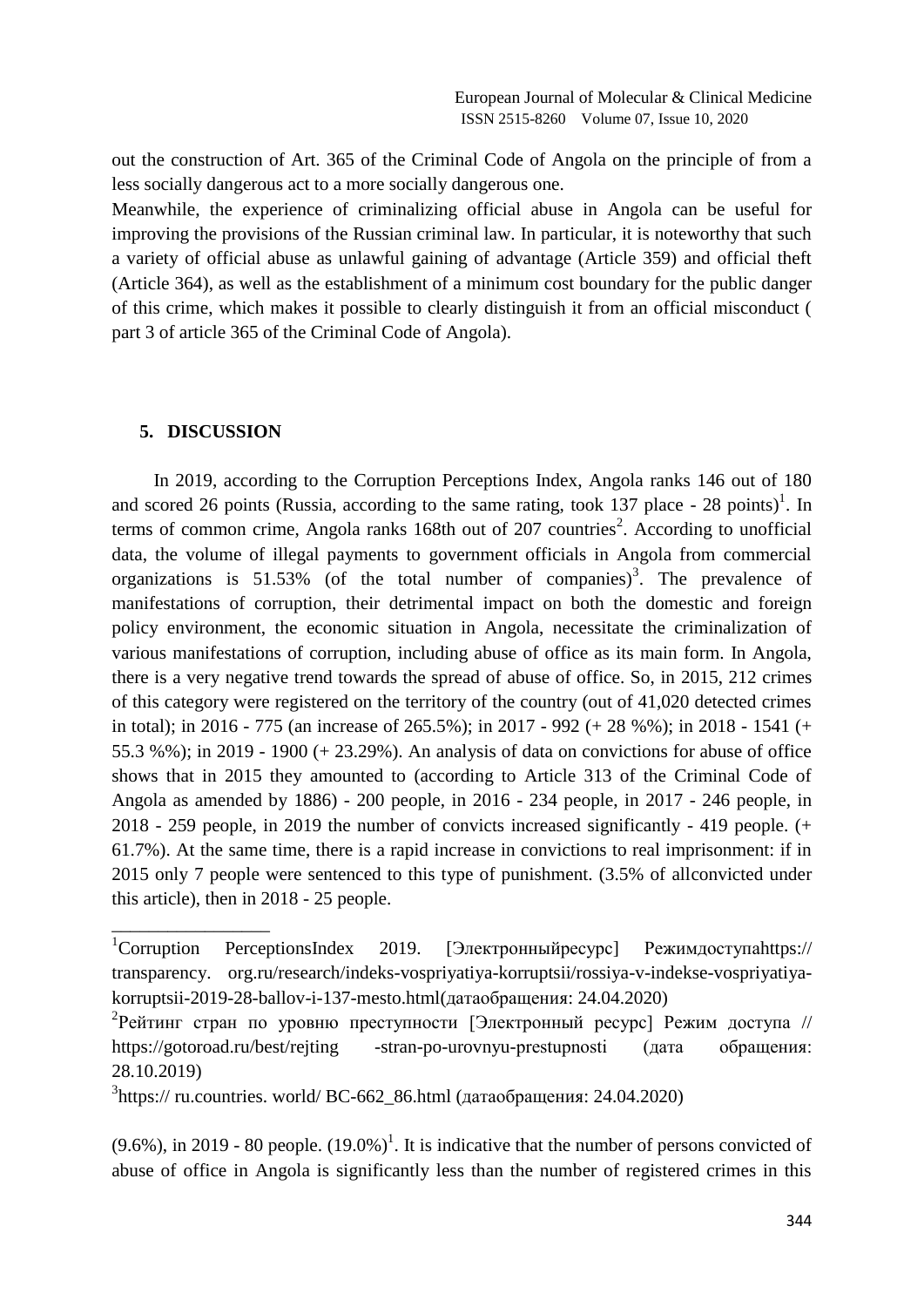category: in 2018 it was 16.8% in 2019 - 22.0%. This question is not included in the range of tasks set in this study, but, of course, needs to be developed independently. Thus, the situation in the sphere of malfeasance in Angola, as well as in the Russian Federation, remains unfavorable, which necessitates the criminalization of malfeasance, including abuse of office.Counteraction to malfeasance, including abuse of office, in the Russian Federation and Angola is currently carried out systematically. First of all, this is evidenced by the anticorruption legislation of these states. As in the Constitution of the Russian Federation, provisions on the priority of international law are also placed in the main source of Angolan law. However, unlike Russia, Angola operates on the principle of automatic integration of the regulatory requirements of international law. In this regard, following the ratification by Angola in 2006 of the United Nations (UN) Convention against Corruption on December 10, 2003, the following laws were adopted: Law on Good Governance (Law No. 3/10); Public Service Integrity Law (Law 3/15); Law 34/11 on the fight against money-laundering (Law No. 34/11). This approach brings the legal systems of Angola and the Russian Federation closer together. The Russian Federation also ratified the aforementioned UN convention and includes in the system of national legislation, in addition to the Criminal Code, specialized sources of law directly aimed at combating corruption, in particular, the Federal Laws<sup>2</sup> "On Combating Corruption in the Russian Federation", "On Anti-Corruption Expertise of Normative Acts and Drafts normative acts <sup>3</sup>", etc

\_\_\_\_\_\_\_\_\_\_\_\_\_\_\_\_\_\_\_

<sup>&</sup>lt;sup>1</sup>Ministério do Interior, Relatório Resumido de Segurança Pública, 2019. Fontes -© INE. Luanda, Angola – 2019.

<sup>&</sup>lt;sup>2</sup>Опротиводействиикоррупции: Федеральныйзаконот 25.12.2008 № 273-ФЗ (ред. от 26.07.2019) [Электронныйресурс] Режимдоступа//http://www.consultant.ru /document/cons\_doc\_LAW\_82959/bbbd4641125b222beaf7483e16c594116ed2d9a1/ (датаобращения: 28.10.2019)

<sup>3</sup>Об антикоррупционной экспертизе нормативных правовых актов и проектов нормативных правовых актов: Федеральный закон от 17.07.2009 № 172-ФЗ (ред. от 11.10.2018) [Электронный ресурс] Режим доступа //http://www.consultant.ru /document/cons\_doc\_LAW\_89553/3d0cac60971a511280cbba229d9b6329c07731f7/ (дата обращения: 28.10.2019)

At the same time, in contrast to Russian legislation, which enshrines the principle of criminalization of acts exclusively in the criminal law, the legislation of Angola implements it both in the criminal code and in other sources of law. Thus, criminal liability for activeand passive abuse of influence for personal gain is established in Art. 25 and 26 of the Law on Good Governance No. 3/10. Responsibility for theft, abuse of office and illegal enrichment is established in Art. 17, 19, 20 and 22 of the said Law of Angola. In addition, theft committed by an official was criminalized in Art. 313 of the Criminal Code of Angola in 1886. In particular, it provides for the responsibility of any public official who, by virtue of his official position, is entrusted with funds or property belonging to the state or private persons and who arbitrarily disposes of them, carries out their theft or aids another person in their theft , or converts them for their own purposes or the purposes of another person, using these funds or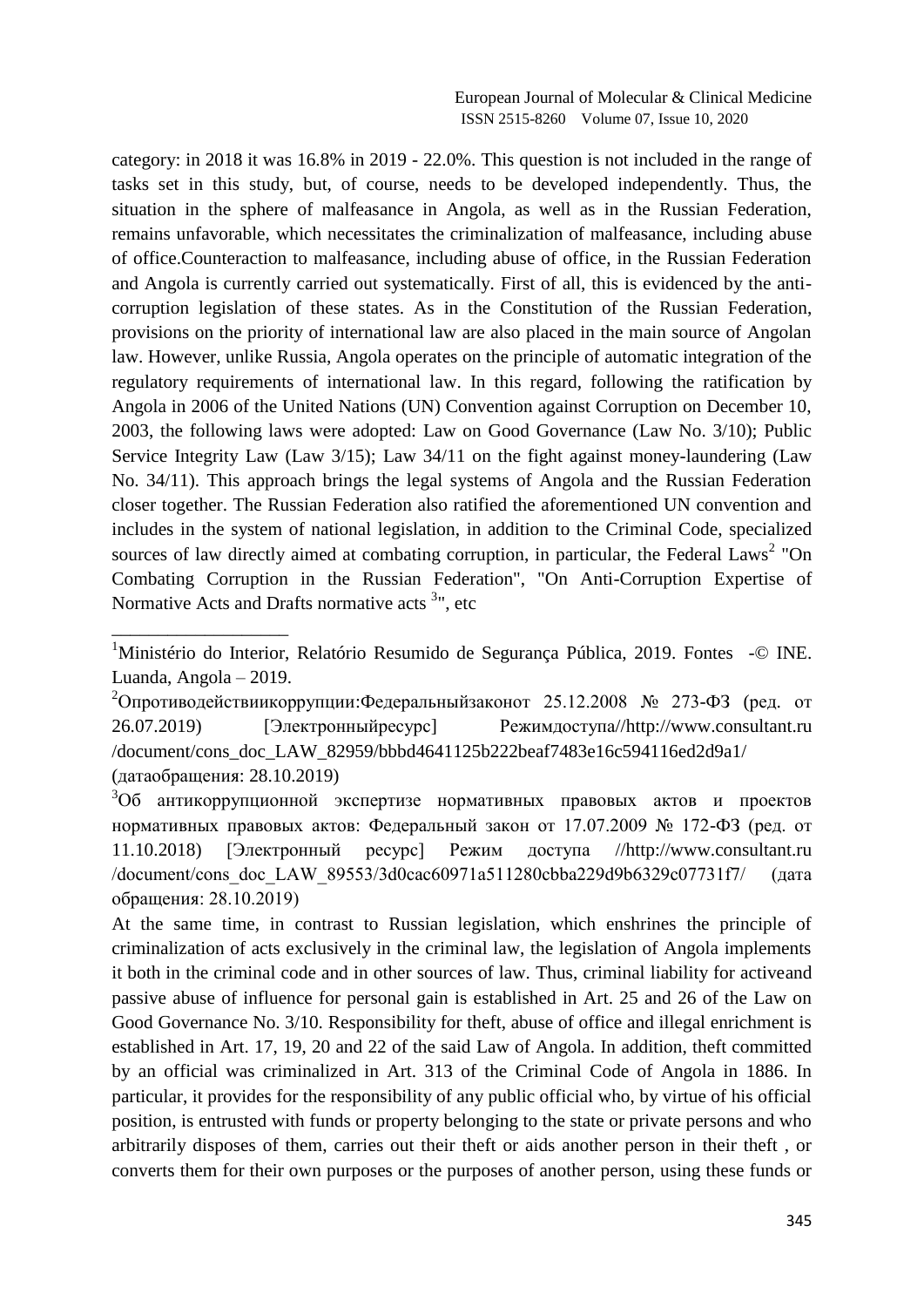European Journal of Molecular & Clinical Medicine ISSN 2515-8260 Volume 07, Issue 10, 2020

property or disposing of them in an illegal manner. In addition, liability for theft is also established in Art. 23, 24, 25, 26 and 39 of Law No. 3/10 (Law on Good Governance) and Law No. 13/10 (Statute of the Court of Accounts).

Misappropriation or waste by an official is criminalized in Art. 364 of the Criminal Code of Angola. It is noteworthy that this corpus delicti, being in essence a special type of abuse of office (official theft), is not included in the system of official misconduct in Ch. 30 of the Criminal Code of the Russian Federation. In this source, misappropriation and embezzlement are considered as a form of general criminal theft (Article 160 of the Criminal Code of the Russian Federation) and are not associated with the status of a special subject - an official. Moreover, the judicial practice follows the path of a clear division of the indicated acts. So, in paragraph 17 of the Resolution of the Plenum of the Supreme Court of the Russian Federation of October 16, 2009 No. 19 "On judicial practice in cases of abuse of office and abuse of office" states: "In contrast to the theft of someone else's property with the use of official position, abuse official powers out of selfish interest form such actions of an official that are either not associated with the seizure of someone else's property (for example, obtaining property benefits from the use of property for other purposes), or associated with temporary and (or) paid seizure of property. $1$  "

In general, one should pay attention to the fact that both the Criminal Code of Angola and the Criminal Code of the Russian Federation have a separate chapter that combines the crimes of officials. In the Criminal Code of Angola, this is Chapter IV "Crimes related to the performance of public functions and to the detriment of public functions"; inOf the Criminal Code of the Russian Federation - Chapter 30 "Crimes against state power, interests of civil service and service in local government". The title of these chapters clearly indicates that in the first case, the object of criminal law protection is public relations that ensure public interests (the Criminal Code of Angola), in the second case (the Criminal Code of the Russian Federation), these are public relations that ensure the interests of state power and service in the bodies state power and local government bodies. Abuse of official position is defined as a criminal act in accordance with Art. 12 of the Law on Criminal Acts Committed by Public Officials (Law No. 21/90) and Art. 39 of the Law on Good Governance.

In Art. 365 of the Criminal Code of Angola in 2019 criminalized abuse of office. At the same time, in the specified source, the following are singled out into separate norms and special compositions of abuse of office: "Unjustified gaining of advantage" (Article 359); "Economic participation in business" (Art. 366); "Illegal collection of contributions" (Art. 367); "Impact on traffic" (Art. 368); "Abuse of the place of residence by the employee" (Art. 369).In Art. 365 of the Criminal Code of Angola criminalizes two types of abuse of office:

1) misuse of money or other movable property that does not belong to him, which is at his disposal or available for the performance of his official duties (part1);

\_\_\_\_\_\_\_\_\_\_\_\_\_\_\_\_\_\_\_

<sup>&</sup>lt;sup>1</sup>Resolution of the Plenum of the Supreme Court of the Russian Federation dated October 16, 2009 No. 19, Moscow "On judicial practice in cases of abuse of office and abuse of office" // Rossiyskaya Gazeta. 2009. October 30 (No. 207 (5031).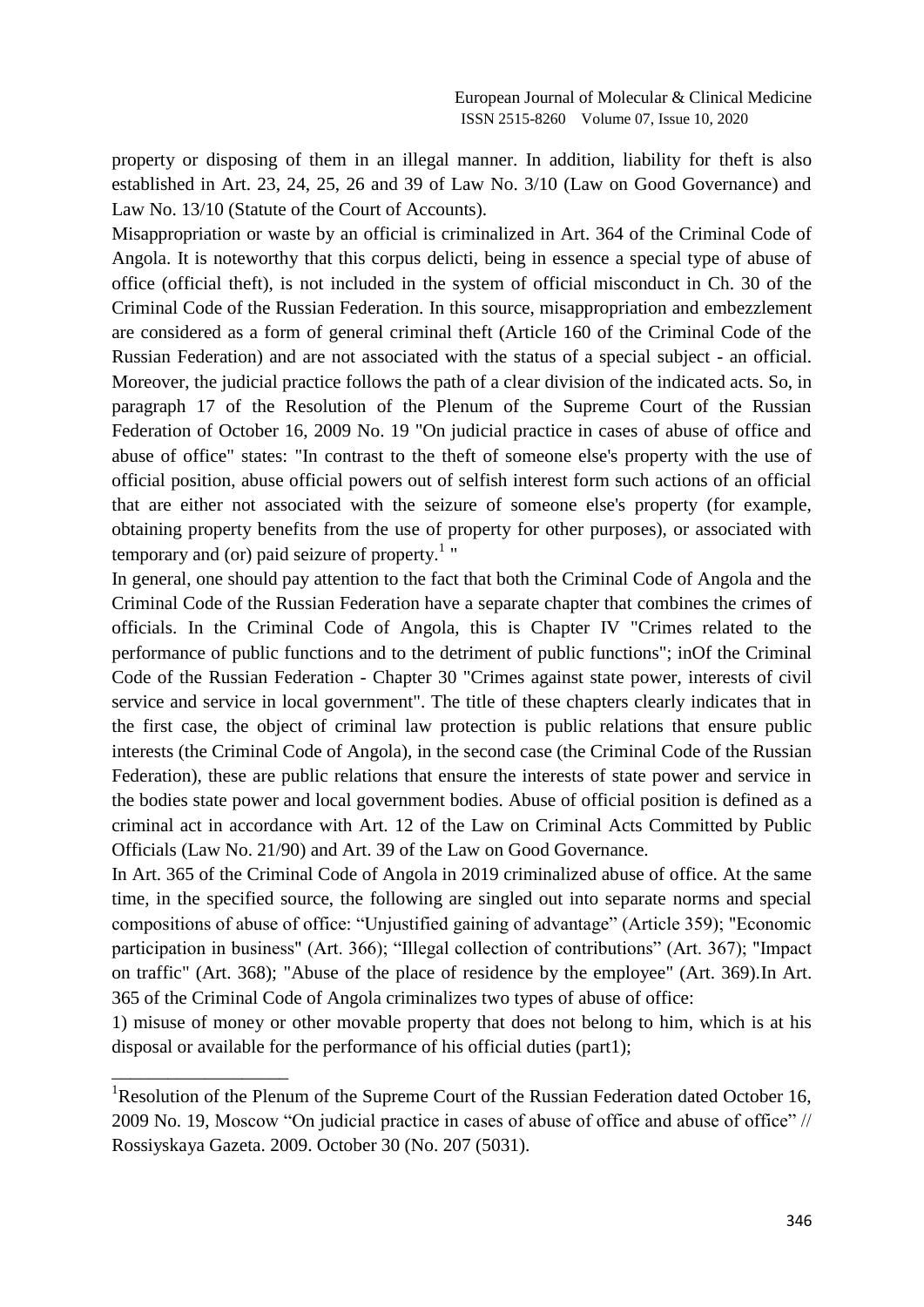2) improper use of public funds in the public sector without sufficient justification (part 2). Moreover, according to Part 3 of Art. 365 is not subject to punishment for abuse of office, if the value of the illegally used property and the amount of money are insignificant, such as those indicated in subparagraph "b" of Art. 393 ("negligible cost" - which does not exceed half of the minimum monthly wage).

Thus, an important condition for criminal prosecution for these acts under the Angolan Criminal Code is the "high cost", which is 100 times higher than the minimum monthly civil service salary established at the time of the crime. Consequently, this criterion serves as the basis for the delimitation of criminal and disciplinary liability for abuse of office, according to the legislation of Angola. This approach is fundamentally different from the principles of criminal liability of officials under the criminal law of the Russian Federation. According to the disposition of Part 1 of Art. 285 of the Criminal Code of the Russian Federation included in the circle of criminals such as "a significant violation of the rights and legitimate interests of citizens or organizations, orthe interests of society or the state protected by law ". Clause 18 of the Resolution of the Plenum of the Supreme Court of the Russian Federation of October 16, 2009 No. 19 Moscow "On judicial practice in cases of abuse of office and abuse of office" explains that "Under a significant violation of the rights of citizens or organizations as a result abuse of office or abuse of power should be understood as a violation of the rights and freedoms of individuals and legal entities guaranteed by generally recognized principles and norms of international law, the Constitution of the Russian Federation (for example, the right to respect for the honor and dignity of the individual, personal and family life of citizens, the right to inviolability of the home and the secrecy of correspondence, telephone conversations, postal, telegraph and other messages, as well as the right to judicial protection and access to justice, including the right to an effective remedy in a state body and compensation for damage caused by a crime, etc.) $<sup>1</sup>$ .</sup>

Consequently, in the Criminal Code of the Russian Federation, the consequences of abuse of official powers are much wider and include not only property damage, but also physical and moral damage. In addition, in part 3 of Art. 285 of the Criminal Code of the Russian Federation, the differentiation of criminal liability was carried out on the basis of such a criterion as the offensive as a result of the abuse of official powers of "grave consequences". In clause 21 of the Plenum, these include: major accidents and long stops of transport or production process, other violations of the organization's activities, causing significant material damage, causing death by negligence, suicide or attempted suicide of the victim, $2\pi$ etc.

To subjects of abuse of power in accordance with Art. 378 of the Criminal Code of Angola includes: civil servants; administrative agents; persons holding political office, elected or appointed; persons permanently or temporarily, through remuneration or free of charge, voluntarily or compulsory, carrying out the activities of the public service or communal service; military personnel called to perform civil duties of a public nature; directors and employees of public companies; other persons performing functions in any organization governed by public law of Angola. As we can see, the circle of subjects of criminal liability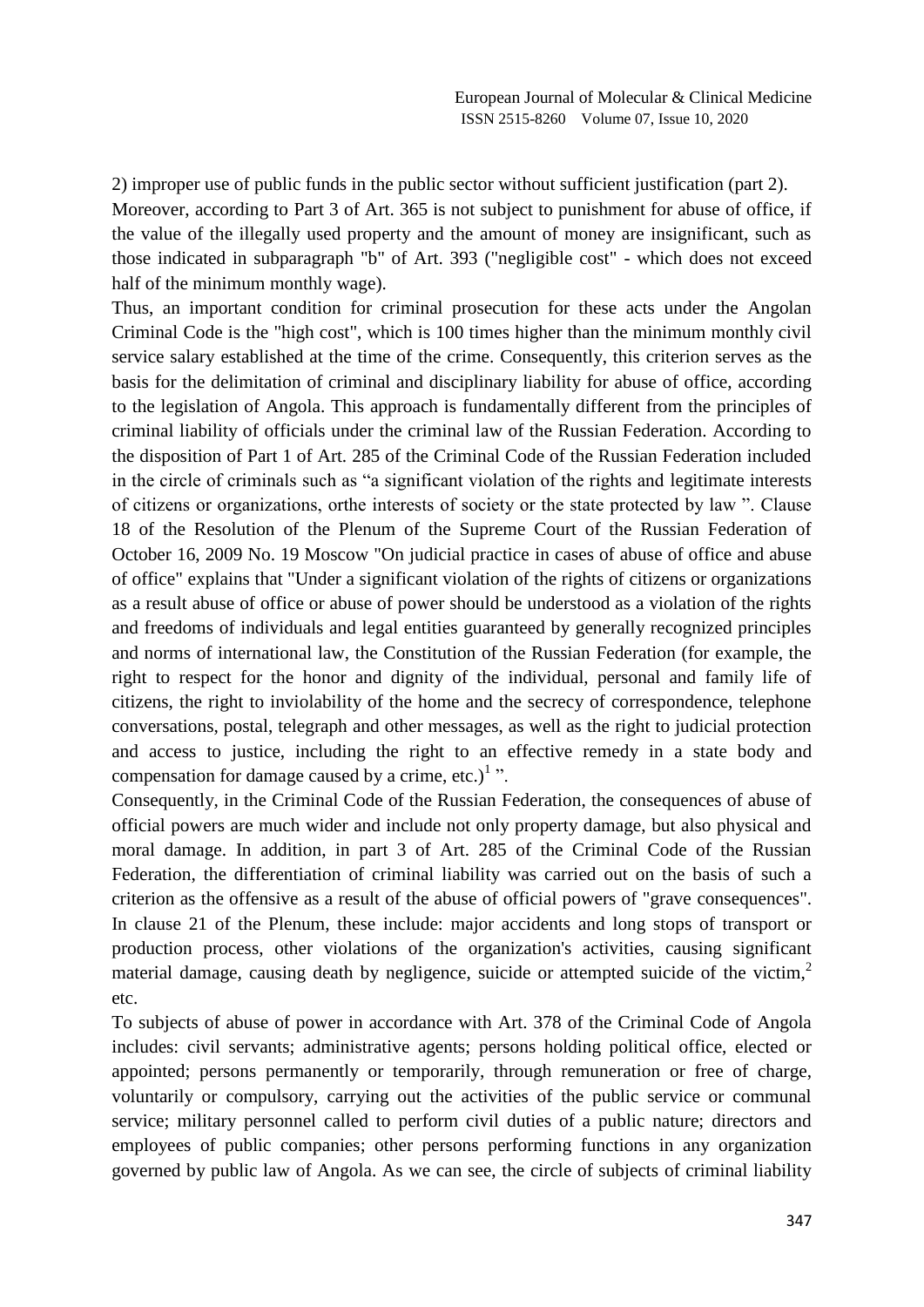for abuseat the same time, from the subjective point of view, both elements of the crime under consideration are characterized by a deliberate form of guilt. In accordance with Part 1 of Art. 285 of the Criminal Code of the Russian Federation,

\_\_\_\_\_\_\_\_\_\_\_\_\_\_\_\_\_\_\_\_\_\_

<sup>1</sup>Resolution of the Plenum of the Supreme Court of the Russian Federation of October 16, 2009 No. 19 Moscow "On judicial practice in cases of abuse of office and abuse of office" // Rossiyskaya Gazeta dated October 30, 2009 - Federal issue No. 207 (5031 ).  $^{2}$ Ibid.

a compulsory sign of the composition of the abuse of official powers is selfish or other personal interest.At the same time, an indication of one's own or another's benefit is used by the Angolan legislator only when describing the signs of the abuse of power (Article 376 of the Criminal Code). Criminal liability for abuse of office in Art. 365 of the Criminal Code of this state is not associated with its selfish orientation (goal), which, in our opinion, does not correspond to the nature of this crime as corruption.

Thus, proceeding from the legal structure of the composition of abuse of official powers under the criminal legislation of the Russian Federation and Angola, it can be concluded that this crime is more dangerous under the Criminal Code of the Russian Federation, since its qualified form involves the onset of grave consequences of abuse. According to part 1 and part 2 of Art. 365 of the Criminal Code of Angola, abuse of office covers only the consequences in the form of property damage.

In this regard, a comparative analysis of the sanctions of the norms under consideration is indicative. So, according to the sanction of Part 1 of Art. 356 of the Criminal Code of Angola established liability in the form of imprisonment for up to 2 years or a fine in the amount of income up to 240 days. In part 2 of this provision, for the misuse of public funds in the public sector - imprisonment for up to 1 year or a fine in the amount of income up to 120 days. Consequently, the Angolan legislator combines, within the framework of one norm, two independent acts of different degrees of social danger, and in Part 1 of Art. 356 of the Criminal Code of Angola contains a more socially dangerous corpus delicti, and in part 2 - a less socially dangerous one. From the standpoint of legislative technique, such a technique cannot be recognized as justified, since it violates the strict logic of criminal law, based on the principle of increasing criminal liability as the degree of social danger of the act increases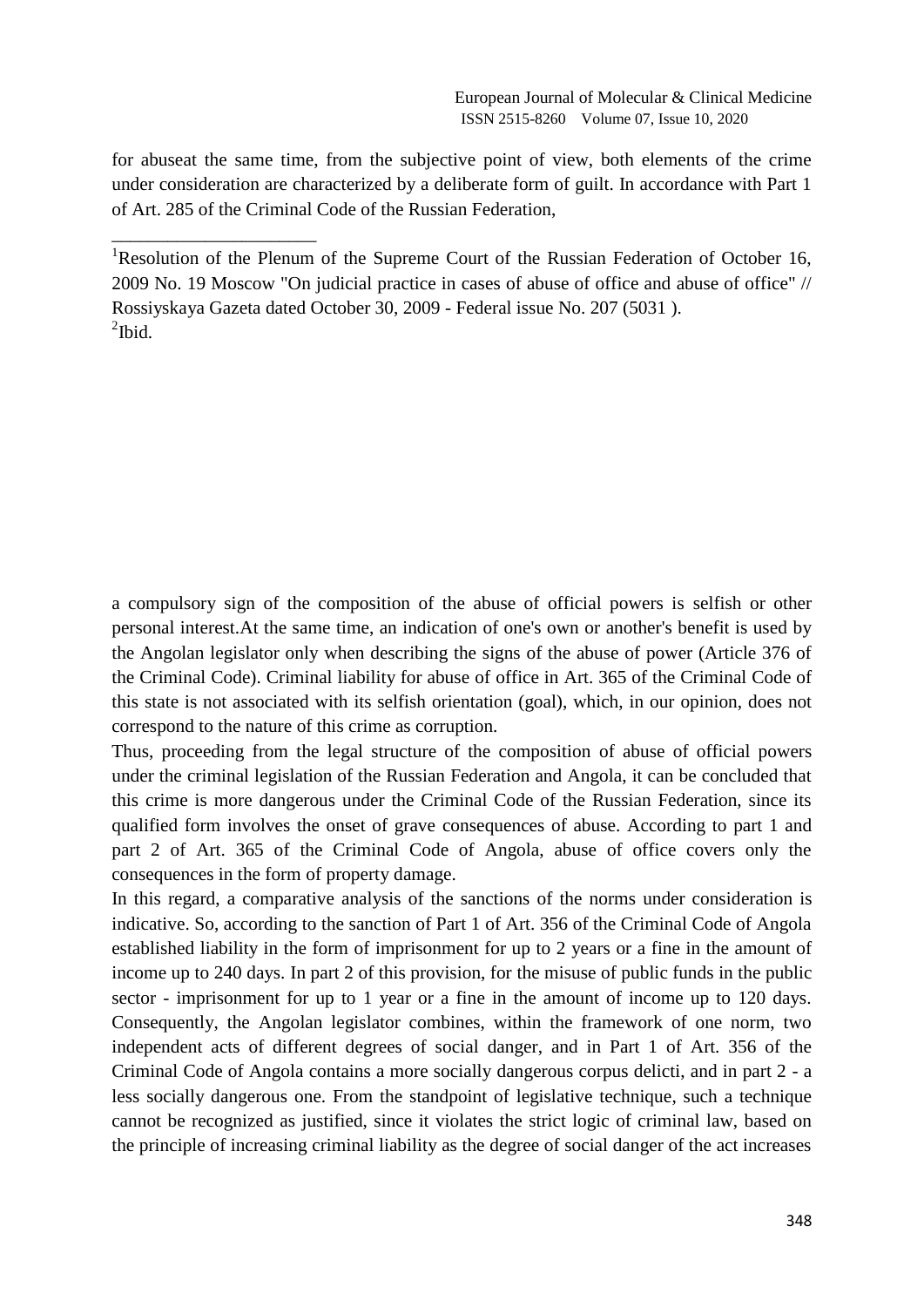and the systematization of regulatory prescriptions in the logic of a gradual transition from less serious to more serious.

As for the punishment for abuse of office, established in Part 1 of Art. 285 of the Criminal Code of the Russian Federation, then, as is typical for other sanctions of the norms of Russian criminal law, it is alternative and relatively specific: it is punishable by a fine in the amount of up to eighty thousand rubles or in the amount of the convict's salary or other income for a period of up to six months, or deprivation the right to hold specified positions or engage in specified activities for up to five years, or forced labor for up to four years, or arrest for four to six months, or imprisonment for up to four years. Consequently, based on the maximum amount of the most severe punishment provided for in this sanction, it follows that the Russian legislator classifies unqualified abuse of office as crimes of average gravity. Its qualified types are classified as grave crimes (parts 2 and 3 of article 285 of the Criminal Code of the Russian Federation). The maximum penalty for these acts is set at up to seven and ten years' imprisonment, respectively.

# **6. CONCLUSION**

On the basis of the above, it is proposed to optimize the rule of the Criminal Code of Angola on liability for abuse of office (Article 365), setting it out in the following edition:

a) Article 365 "Abuse of office" (Artigo. 365. (Peculato de uso)

1. A civil servant who misuses money or other movable property that does not belong to him, which is at his disposal or available for the performance of his official duties, - shall be punishable by imprisonment for up to one year or a fine in the amount of income up to 120 days.

2. A civil servant who has committed improper use of public funds in the public sector without sufficient grounds - shall be punishable by imprisonment for a term of up to 2 years or a fine in the amount of income up to 240 days.

3. The actions specified in parts 1 and 2 of this article, committed at a significantly high cost, are punishable by imprisonment for up to 5 years or a fine of up to 500 days.

 4. Abuse of office is not subject to punishment if the value of the illegally used property and the amount of money are insignificant, such as those indicated in subparagraph b) of Art. 393b.

5. Responsibility for special types of abuse of office occurs in cases established by the norms of other chapters of this Code.

The general rule on liability for abuse of power (Art. 376) (Abuso de poder) is subject to further analysis in order to optimize the legislative structure of this corpus delicti, as well as to improve the institution of responsibility for malfeasance in general.

## **7. REFERENCES**

[1] The Constitution of the Russian Federation. Adopted by popular vote on December 12, 1993 (taking into account the amendments introduced by the Laws of the Russian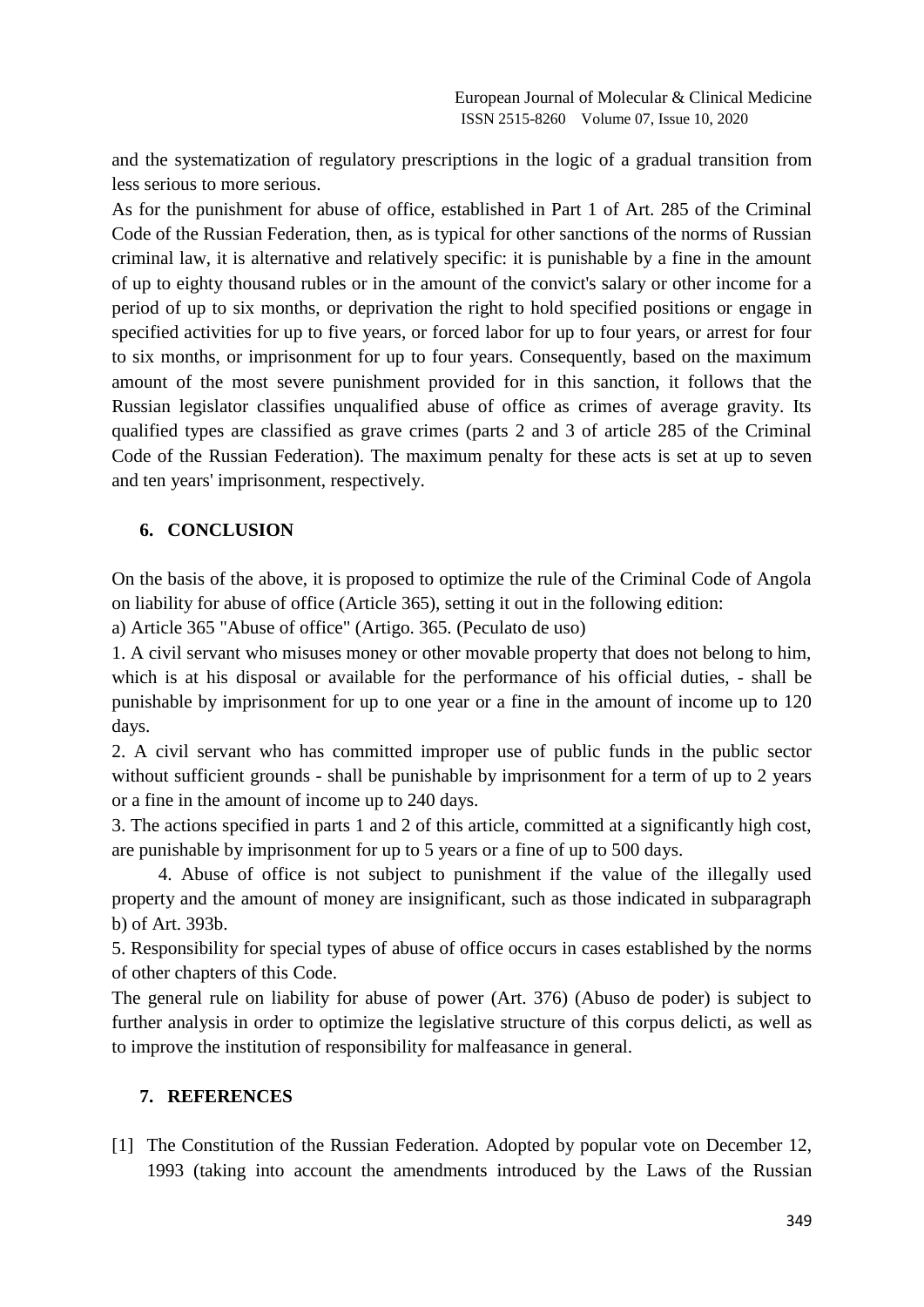Federation on amendments to the Constitution of the Russian Federation of December 30, 2008 N 6-FKZ, of December 30, 2008 N 7-FKZ, of February 05, 2014 N 2-FKZ, of July 21 .2014 N 11-FKZ) // Collected Legislation of the Russian Federation. 2014, N 31. Art. 4398.

- [2] UN Convention against Corruption of October 31, 2003 // UN website: http: // www.un.org/ru/ documents / decl\_conv / conventions / orgcrime
- [3] Penal Code of Angola: approved by the National Assembly on 23 January 2019 (Draft Law No. 11 / IV / I / 2018).
- [4] The Criminal Code of the Russian Federation of 13.06.1996 N 63-FZ (as revised on 08.06.2020) // Collected Legislation of the Russian Federation. 1996. N 25. Art. 2954.
- [5] On anti-corruption: Federal Law No. 273-FZ of December 25, 2008 (as revised on July 26, 2019) [Electronic resource] Access mode //http://www.consultant.ru/document/cons\_doc\_LAW\_82959/bbbd4641125b222beaf748 3e16c594116ed2d9a1 (date access: 10/28/2019)
- [6] On anti-corruption expertise of regulatory legal acts and draft regulatory legal acts: Federal Law of 17.07.2009 No. 172-FZ (as amended on 11.10.2018) [Electronic resource] Access mode //http://www.consultant.ru/ document / cons\_doc\_LAW\_89553 / 3d0cac60971a511280cbba229d9b6329c07731f7 / (date accessed: 10/28/2019)
- [7] Resolution of the Plenum of the Supreme Court of the Russian Federation dated October 16, 2009 No. 19 "On judicial practice in cases of abuse of office and abuse of office" // Rossiyskaya Gazeta 2009. October 30.
- [8] Relaturio de Fundamenta Projecto de Lei N.º 11 / IV / I / 2018 que Aprova o Código Penal // DIÁRIO DA ASSEMBLEIA NACIONAL LUANDA, 28 de Março de 2018 II Série - Número 11.p. 205-208.
- [9] Sebastião Luísia. Discurso liminar na Conferência Internacional de Direito Penal e Processo Penal. Luanda, 3 de maio de 2019.//Boletim de Justiça e Direitos Humanos Edição Nº 5. Luanda./2019.
- [10] Corruption PerceptionsIndex 2019. [Electronic resource] Access mode https: // transparency. org.ru/research/indeks-vospriyatiya-korruptsii/rossiya-v-indeksevospriyatiya-korruptsii-2019-28-ballov-i-137-mesto.html (date accessed: 24.04.2020)
- [11] Rating of countries by crime rate [Electronic resource] Access mode // https://gotoroad.ru/best/rejting -stran-po-urovnyu-prestupnosti (date of access: 28.10.2019)
- [12] Ministério do Interior, Relatório Resumido de Segurança Pública, 2019. Fontes © INE. Luanda, Angola - 2019.
- [13] Krylova N. E. Criminal law of foreign countries (special part): teaching method. allowance (Moscow State University named after M. V. Lomonosov, legal faculty) / N. Ye. Krylova, A. V. Maleshina, A. V. Serebrennikov; under total. ed. N.E. Krylova. - M.: Statute, 2019. - Text: electronic. - URL: https: // new.znanium.com/ catalog / product / 1054002